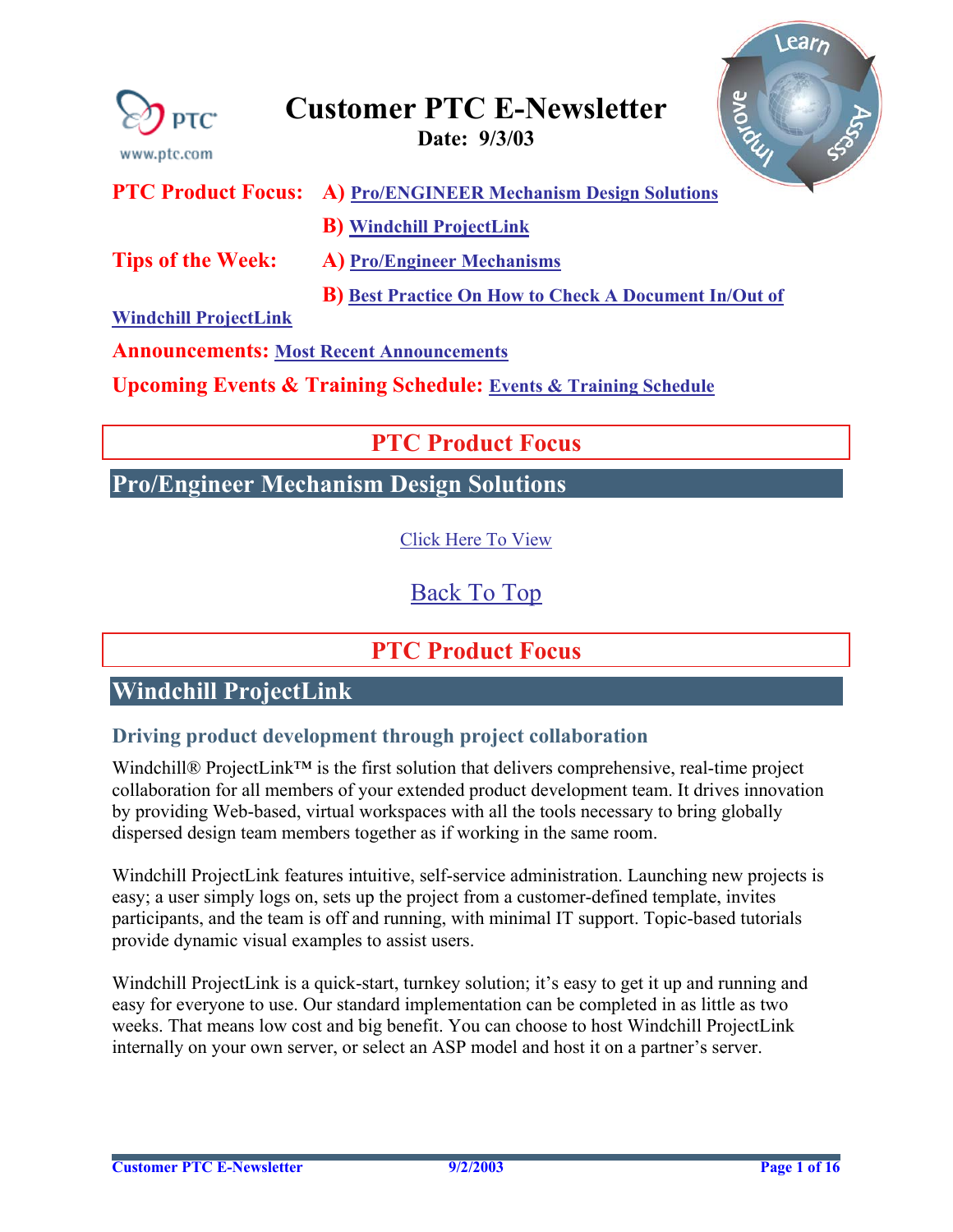#### **Windchill ProjectLink enables enterprises to:**

• Energize innovation through real-time collaboration inside or outside the firewall with their extended value chain

• Accelerate time-to-market by providing common virtual workspaces for dispersed project teams

• Reduce product and overhead costs by delivering timely and accurate information to project team members

• Differentiate themselves by facilitating interactive customer participation in product development

## **Capabilities Overview**

• Self-service project management, enabling users to track milestones, activities, tasks, deliverables, and resources

- Central repository for all project-related information
- Lightweight visualization of information from various CAD authoring tools
- Streamlined process management through automated workflow
- Change visibility through subscription and notification
- Discussion forums
- Online collaborative meetings

#### **The Project Portal**

The Windchill ProjectLink project portal is a dedicated workspace where the project team can track the project schedule, deliverables, cost, status, and associated tasks; manage projectrelated information; and collaborate interactively through online discussions and live Web-based meetings.

| Windchill ProjectLink<br>Hang Project<br>Mr Frojecta                                                                                      | My Taske My Netsbook My Deliverables My Salesziptions. My Paports: My Docs. My Chanes Los. My Fretile Library-<br>Welcome to PTG ProjectLink. Fiells T. Country. |                                                                                                                                                                 |                                                                              | <b>Children</b> (Rainathas          |        |                       |                                                                |
|-------------------------------------------------------------------------------------------------------------------------------------------|------------------------------------------------------------------------------------------------------------------------------------------------------------------|-----------------------------------------------------------------------------------------------------------------------------------------------------------------|------------------------------------------------------------------------------|-------------------------------------|--------|-----------------------|----------------------------------------------------------------|
| <b>Mr Projects</b>                                                                                                                        |                                                                                                                                                                  |                                                                                                                                                                 | <b>Banker as a Listin Projects</b>                                           | ×                                   |        |                       |                                                                |
|                                                                                                                                           |                                                                                                                                                                  |                                                                                                                                                                 |                                                                              |                                     |        |                       |                                                                |
| <b>Greate Finant</b><br><b>Hame</b>                                                                                                       | Actions                                                                                                                                                          | Graater                                                                                                                                                         | Harr                                                                         | <b>Pruss</b>                        | Bistar |                       |                                                                |
| Gell Phone 2083                                                                                                                           | - Poli an Intion<br>园                                                                                                                                            | <b>BEach T. Grooms</b>                                                                                                                                          | PTC - Product Marketing                                                      | <b>Elektrick</b>                    | Goo    |                       |                                                                |
| Quality \$30 letters                                                                                                                      | 固<br>Pick an Antion-                                                                                                                                             | <b>El Phil Calling</b>                                                                                                                                          | PTC - Nasche haine:                                                          | <b>Eighbiff</b>                     | 0.0    |                       |                                                                |
| <b><i><u><u>United its</u></u></i></b> Company                                                                                            | w)<br>Fit sakting                                                                                                                                                | <b>HEscar Glass</b>                                                                                                                                             | PTC - Na lating                                                              | <b>Fickers</b>                      | 60 ö   |                       |                                                                |
| <b>Il Travation</b>                                                                                                                       | - Pel an-Arteri                                                                                                                                                  |                                                                                                                                                                 |                                                                              |                                     |        |                       |                                                                |
| Firthrey Freiers                                                                                                                          | - Pollum Addan                                                                                                                                                   | Windchill ProjectLink                                                                                                                                           |                                                                              |                                     |        |                       | Øte                                                            |
| <b>Constitute</b>                                                                                                                         | - Firk an Action                                                                                                                                                 | Hans Preject                                                                                                                                                    |                                                                              |                                     |        |                       |                                                                |
| Sauta Gar-                                                                                                                                | - Peli aniletion                                                                                                                                                 |                                                                                                                                                                 | libs Team Researces Datab Flay Delverables Tasks Fasse Meclines GOM Reports. |                                     |        |                       |                                                                |
| Fanci Liscoale                                                                                                                            | - Poll an Integri-                                                                                                                                               |                                                                                                                                                                 |                                                                              |                                     |        |                       |                                                                |
| Call Phone 2001                                                                                                                           | -Fel asketing                                                                                                                                                    |                                                                                                                                                                 | <b>Project Collaboration - Project Adont-</b>                                | W - Switch Phoenix -                |        | w)                    |                                                                |
|                                                                                                                                           |                                                                                                                                                                  | Initiation date: Feb 1, 2002<br><b>Tame lines</b><br>Dimister!<br>$P = 6$ 21, 2002                                                                              | Estimated and date: Do 18, 2002. Phase: Kidu H.<br>Ques<br>Ar 11.1930        |                                     |        |                       | <b>Percent complet</b><br>De missens st.<br>Au + 21, 2092<br>m |
|                                                                                                                                           |                                                                                                                                                                  | Thing Jan 1, 1988                                                                                                                                               |                                                                              | <b>TR</b>                           |        |                       |                                                                |
|                                                                                                                                           |                                                                                                                                                                  | <b>Francis Plan</b>                                                                                                                                             |                                                                              |                                     |        |                       |                                                                |
|                                                                                                                                           |                                                                                                                                                                  |                                                                                                                                                                 |                                                                              |                                     |        |                       |                                                                |
|                                                                                                                                           |                                                                                                                                                                  | $\frac{1}{\sqrt{2}}\int_{-\infty}^{\infty} \frac{dx}{(x-y)^{2}} \frac{dx}{(x-y)^{2}} dx dy = \frac{1}{\sqrt{2}}\int_{-\infty}^{\infty} \frac{dx}{(x-y)^{2}} dx$ |                                                                              |                                     |        |                       |                                                                |
|                                                                                                                                           |                                                                                                                                                                  | <b>ITAS Plan</b><br><b>BE Cancerd</b>                                                                                                                           | Arrived                                                                      | Pick as de lan-                     |        | Down Stort<br>02/3702 | Diaria<br>37                                                   |
|                                                                                                                                           |                                                                                                                                                                  |                                                                                                                                                                 |                                                                              |                                     |        | 1011100               | of Deal<br>Field.<br>02/58                                     |
| Tracking project<br>status has never<br>been easier or more<br>accurate; reporting<br>mechanisms and<br>status indicators<br>raise flags; |                                                                                                                                                                  |                                                                                                                                                                 | <b>We Testmon Football</b>                                                   | Fich on Action                      |        |                       | 02/21<br>28                                                    |
| management can<br>research problems.                                                                                                      |                                                                                                                                                                  | <b>Bill Gazier</b>                                                                                                                                              | <b>WE Hand Frankly</b>                                                       | - Picks an Action<br>Pick as Aichen |        | 02/3702<br>02/28/02   | 02/21<br>37<br>04/28<br>Ħ                                      |

#### **The User Portal**

The Windchill ProjectLink user portal offers a personal view of a user's specific projects and activities. A user can easily manage their responsibilities and deliverables through a consolidated view across multiple projects.

#### **Project Management**

Windchill ProjectLink enables closed-loop project management where the project owner can set a schedule and the entire team can access it, and directly report their progress. As a result, the most up-to-date information is always available to all parties. Features include:

• Deliverables-based project management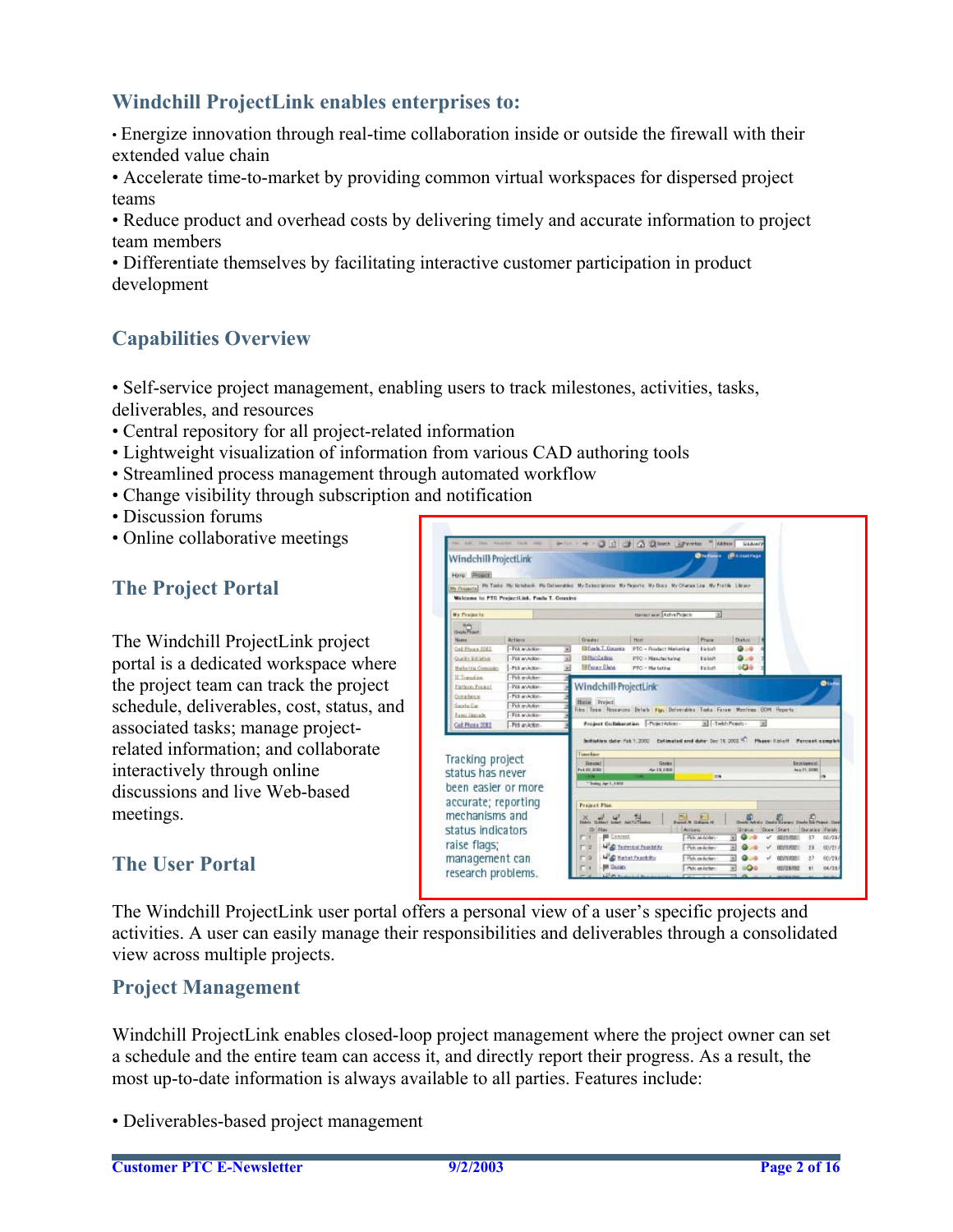- Configurable and reusable project templates
- Automated delivery and execution of scheduled activities
- Hierarchy of projects
- Import of a Microsoft<sup>®</sup> Project plan
- Export of a Windchill ProjectLink project plan
- Executive dashboard with essential project information
- Reports detail project data
- Total project cost, resource, and effort tracking
- Action item capture and resolution management
- Configurable timeline with status of key project events

Tracking project status has never been easier or more accurate; reporting mechanisms and status indicators raise flags; management can research problems.

#### **Information Management**

Windchill ProjectLink can manage a vast range of information regardless of systems, organizational differences, or geographic boundaries. Participants can author, access, and manage this data so that the right information is available when team members need it.

• Folder-based storage and controlled access to project information such as specifications, design notes, manufacturing plans, part definitions, bills of materials, software modules, and 2D and 3D designs

- Check-in and check-out functions for concurrency control
- Complete change history
- Document templates
- Automated or ad hoc routing of documents and parts for review and approval
- Access control rules for individual documents, parts, and folders
- Lightweight visualization and markup of many document formats
- Discussion forums linked to project data for focused and secure collaboration
- Personal notebook to manage links to important information

• XML-based import and export of project information to and from other projects, corporate enterprise systems, or other exchanges

#### **CAD Integration**

Windchill ProjectLink is capable of managing collaboration around extremely complex 2D and 3D design information from many CAD applications.

• Direct integration from leading MCAD authoring tools such as Pro/ENGINEER®, Pro/DESKTOP®, CATIA®, AutoCAD®, I-DEAS®, SolidWorks®, and



Easily view, modify, and mark-up project information.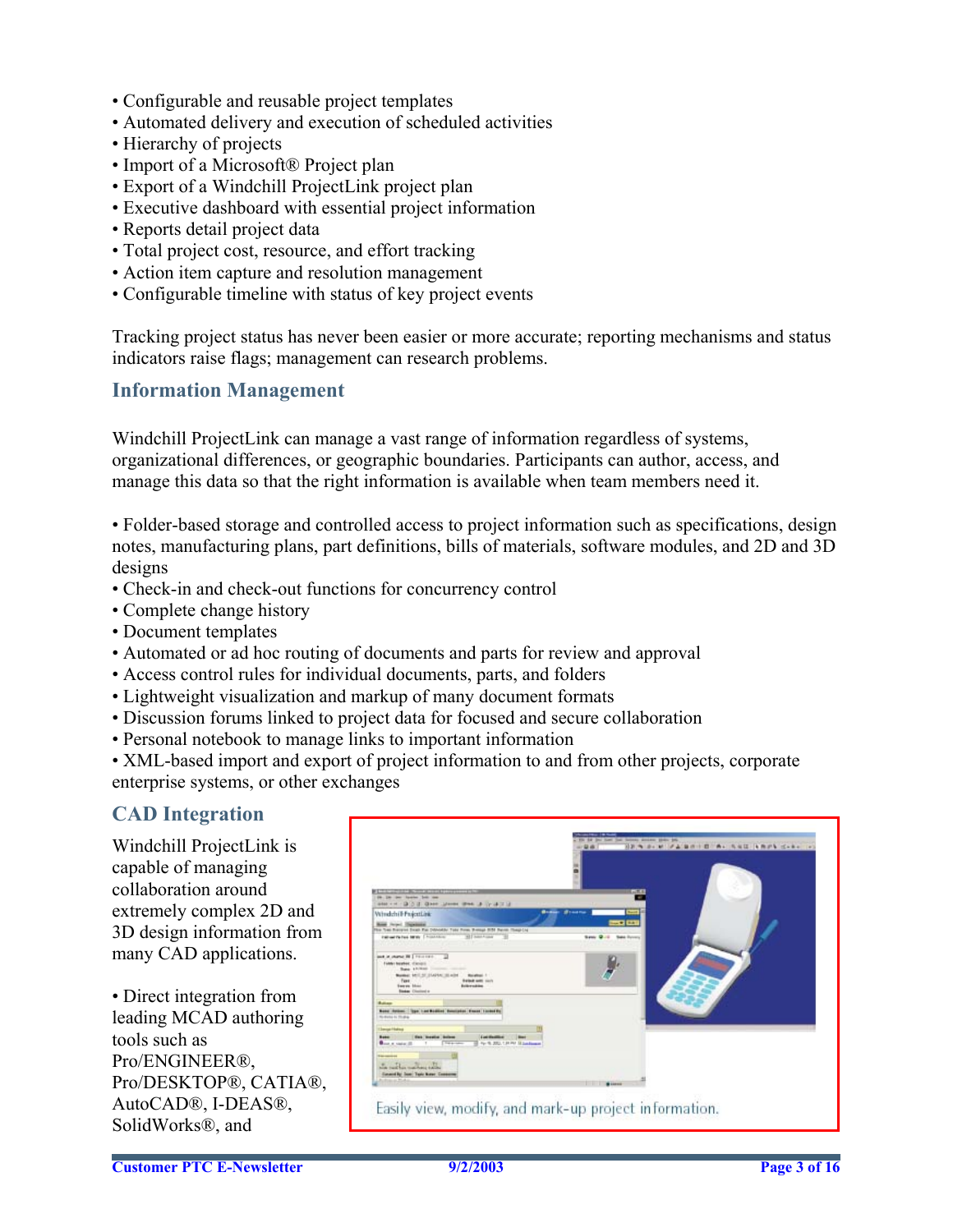Unigraphics® for viewing and editing

• Product structure management

• Visualization and mark-up of 2D and 3D data from MCAD and ECAD tools such as Cadence® and Mentor Graphics®

- Peer-to-peer collaboration with visualization software
- Data is managed using the tools described in the Information Management section

#### **Automate Business Processes**

Windchill ProjectLink employs a powerful workflow engine that automates many business processes to streamline product development while removing distance barriers.

- Reusable workflow templates automate common processes
- Tailorable forms define process tasks and tie together relevant information
- Automatic distribution of tasks to team members
- Deadlines with escalation policies for proactive and follow-up notifications
- Task reassignment to help project leaders relieve bottlenecks and facilitate workflow

• Advanced workflow definition capabilities to automate proprietary processes, including support for nested processes, process referencing, conditional branching, voting, synchronization, timers, iterative loops, and response-based routing

#### **Communication**

With Windchill ProjectLink, project team members can instantly share ideas and build off the input of each other with features including:

- Discussion Forums
- Online Meetings
- Subscription and Notification

#### **Scalable and Secure**

Windchill ProjectLink is fully scalable, capable of handling hundreds—even thousands—of concurrent users. Support for Oracle and Java 2 enables maximum performance advantages. Windchill ProjectLink offers three levels of security features essential for managing projects on the Internet:

- User Authentication: Uses standard Web server authentication
- Project Access: Allows you to seal off activity around discrete projects

• File Access: Enables data owners and project managers to set access control rights for individual folders, documents, parts, and CAD models

#### **Powered by Windchill**

Windchill ProjectLink is based upon Windchill technology, a proven, scalable, Web-based platform that uses standard Web technology to perform common information management functions. This technology delivers seamless compatibility with standard Web servers, browsers, Java 2EE and Java Beans, Java Server Pages, Java Message Service, HTML, HTTP, HTTPS, XML, XSL, SOAP, and LDAP.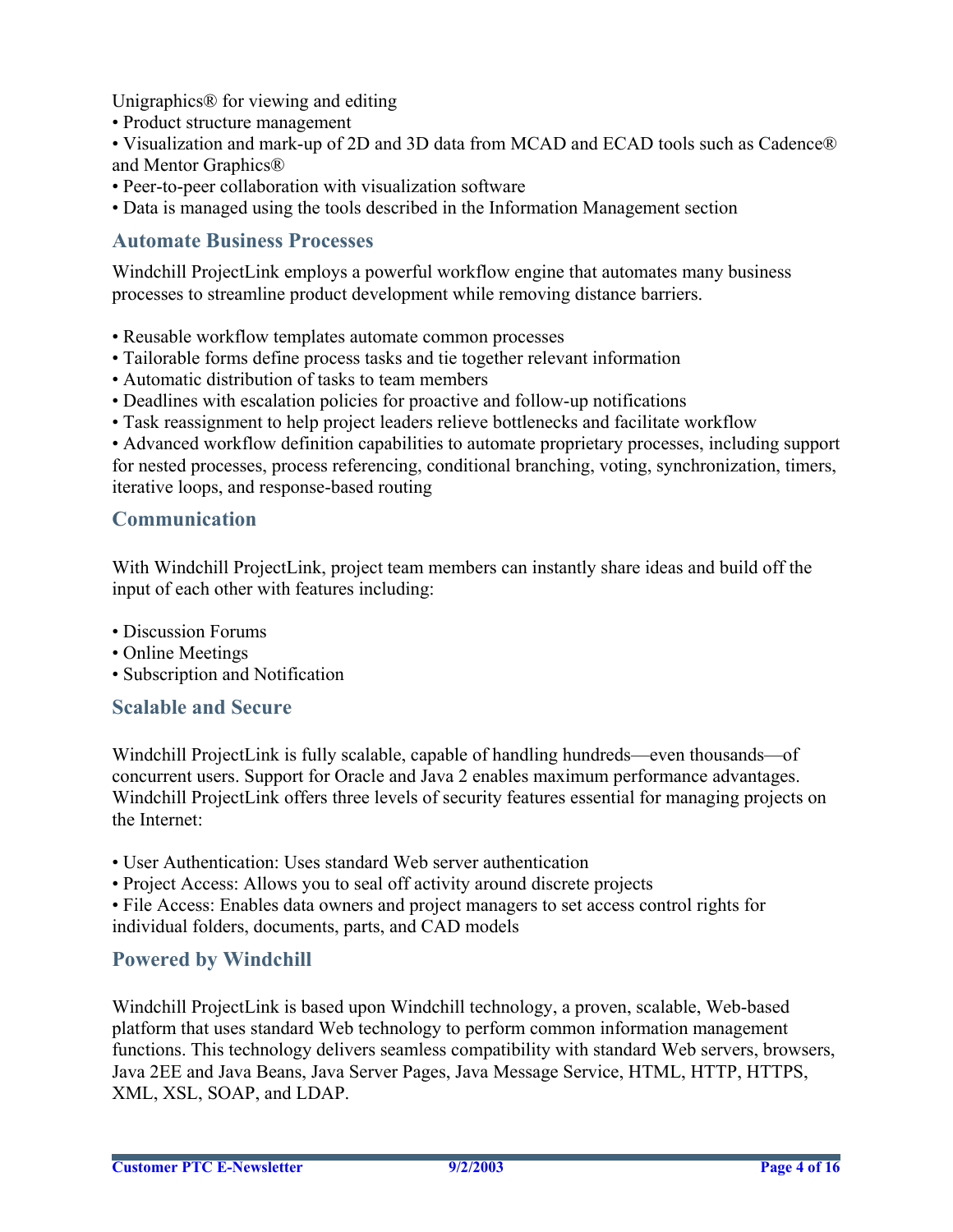Windchill technology supports existing Web infrastructure, allowing the use of any Web security model, including support for Oracle 8i, which ensures high performance and secure data storage.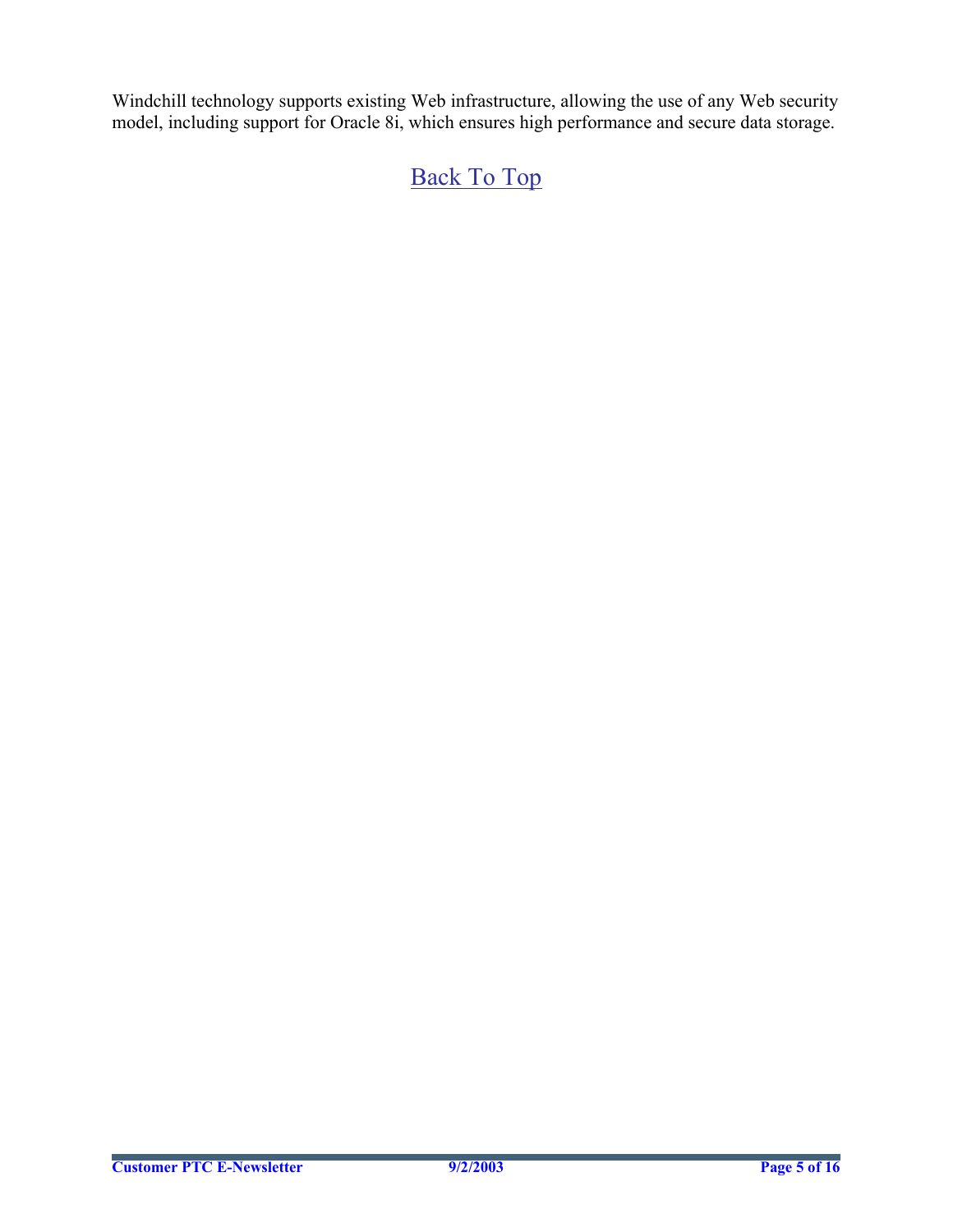# **Tips of the Week**

# <span id="page-5-0"></span>**Pro/Engineer Mechanisms**

#### [Click Here To View](http://members.shaw.ca/jpeng/newsletter/Customer_PTC_E-Newsletter_9-3-2003_A.pdf)

# [Back To Top](#page-0-0)

# **Tips of the Week**

**Best Practice On How To Check A Document In/Out of Windchill ProjectLink** 

#### **Document Management**



By the end of this document you will be able to achieve the following actions in Windchill ProjectLink:

#### **Use Project Documents**

- Upload project documents
- View documents in file repositories
- Check out, modify and check in documents

#### **Project Documents – Benefits**

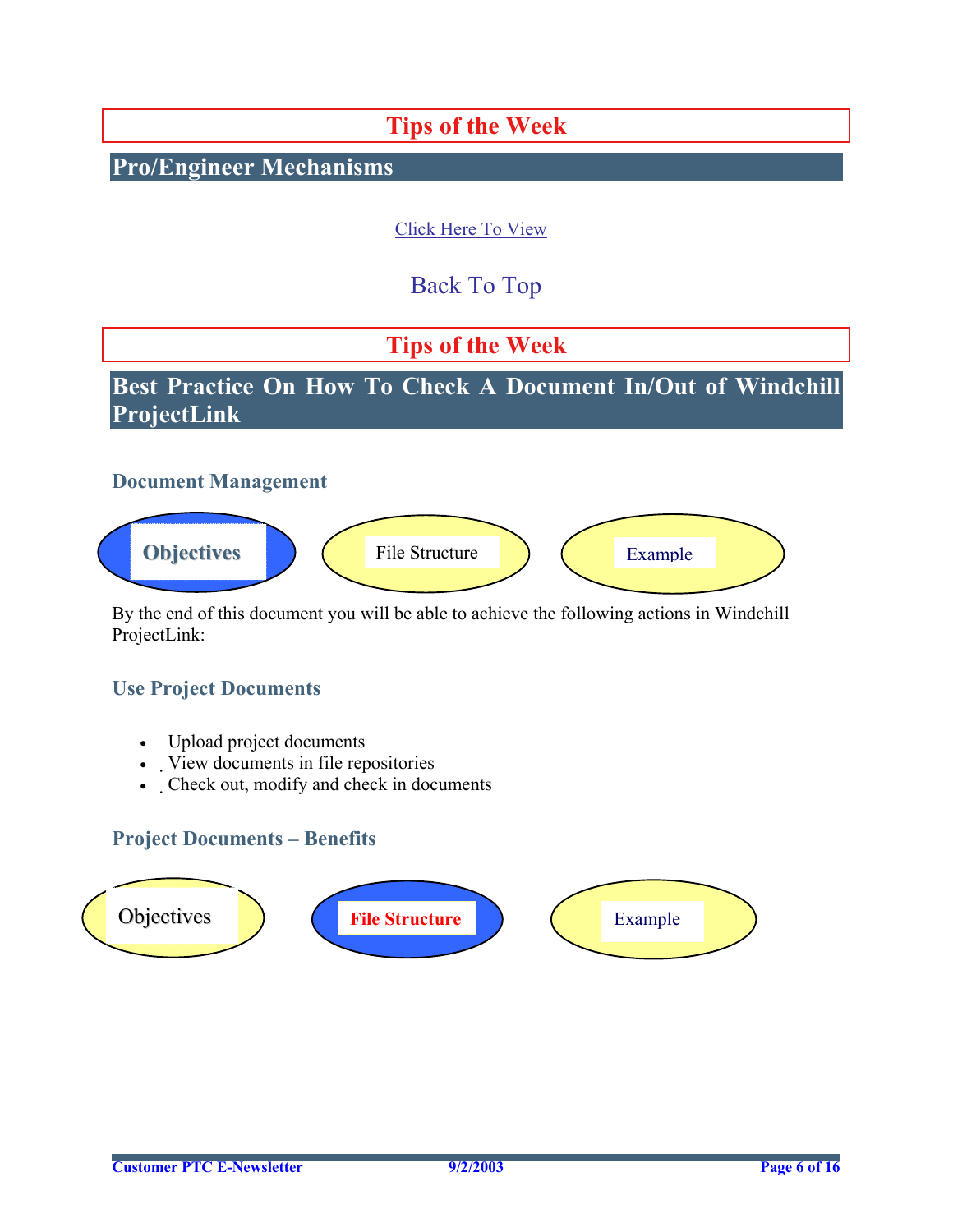| File repository<br>maps typical | Files<br>訇<br>訇<br>咱<br>뼵<br>行<br>自<br>$\mathsf{X}$<br>事<br> )−<br>Cut Copy Paste Delete Route<br>Create Folder Upload File Create Template Create from Template Create Part Create Link<br>Expand All Collapse All | Standard file<br>â,<br>y<br>想<br>structure and |
|---------------------------------|---------------------------------------------------------------------------------------------------------------------------------------------------------------------------------------------------------------------|------------------------------------------------|
| project lifecycle               | Actions<br>Last Modified<br>Name                                                                                                                                                                                    | document<br>Modified By                        |
|                                 | <b>Example 1</b> Contracts<br>Jun 17, 2003, 11:05<br>See Actions                                                                                                                                                    | templates                                      |
|                                 | First Contract Decision<br>$\circ$<br>See Actions<br>Jun 17, 2003, 11:21                                                                                                                                            | Luiz Bemardo De Almeida                        |
|                                 | l → Designs<br>Jun 17, 2003, 11:05<br><b>See Actions</b>                                                                                                                                                            |                                                |
|                                 | Solution Design<br>$\circ$<br>See Actions<br>Jun 17, 2003, 11:23                                                                                                                                                    | Luiz Bemardo De Almeida                        |
| <b>Shared</b>                   | General<br>п<br>Jun 17, 2003, 11:05<br><b>See Actions</b>                                                                                                                                                           | <b>Controlled team</b>                         |
| repository for                  | <b>En Apresentação1</b><br>$\circ$<br>See Actions<br>Jun 17, 2003, 11:26                                                                                                                                            | Luiz Bemardo De Almeida<br>access to files     |
| team members                    | Presentation001<br>$\circ$<br>Jun 17, 2003, 11:30<br>See Actions                                                                                                                                                    | Luiz Bemardo De Almeida<br>and folders         |
| storing all project             | <b>BR</b> Reseller Tests<br>$\odot$<br>Jun 17, 2003, 11:39<br>See Actions                                                                                                                                           | Luiz Bemardo De Almeida                        |
| documentation                   | $\blacktriangleright$ Plans<br>Jun 17, 2003, 11:05<br>See Actions                                                                                                                                                   |                                                |
|                                 | Products Information<br>$\odot$<br>Jun 17, 2003, 11:37<br>See Actions                                                                                                                                               | Luiz Bemardo De Almeida                        |
|                                 | References<br>See Actions<br>Jun 17, 2003, 11:05                                                                                                                                                                    |                                                |
|                                 | Analysis<br>Jun 17, 2003, 11:41<br>See Actions                                                                                                                                                                      |                                                |
| <b>Check out facility</b>       | <b>Em Analysis Support</b><br>$\circ$<br>Jun 17, 2003, 11:43<br>See Actions                                                                                                                                         | Document history<br>Luiz Bemardo De Almeida    |
| to ensure                       | Reports<br>Jun 17, 2003, 11:05<br><b>See Actions</b>                                                                                                                                                                | to track the                                   |
|                                 | Specifications<br>Jun 17, 2003, 11:05<br>See Actions                                                                                                                                                                | changes made to                                |
| <b>iteration</b> control        | Project Spec Analysis<br>$\circ$<br>Jun 17, 2003, 11:34<br>See Actions                                                                                                                                              | documentation<br>Luiz Bemardo De Almeida       |

## **Mode Type**

The file structure allows the end user to check in or out a document from ProjectLink in 3 types of modes.

- Regular Check in/out
- Edit
- Update

As described below:

• **Regular Check in/out** is the most recommended way to work because it allows all users to see what state the document is in and if it is in work, by whom.

• *Edit* allows the user to check out a document directly into the document application and start work straight away on the document.

• *Update* allows the user to check in a document without checking it out first. This will also iterate the document!

# *Checking In* **a file for the first time**

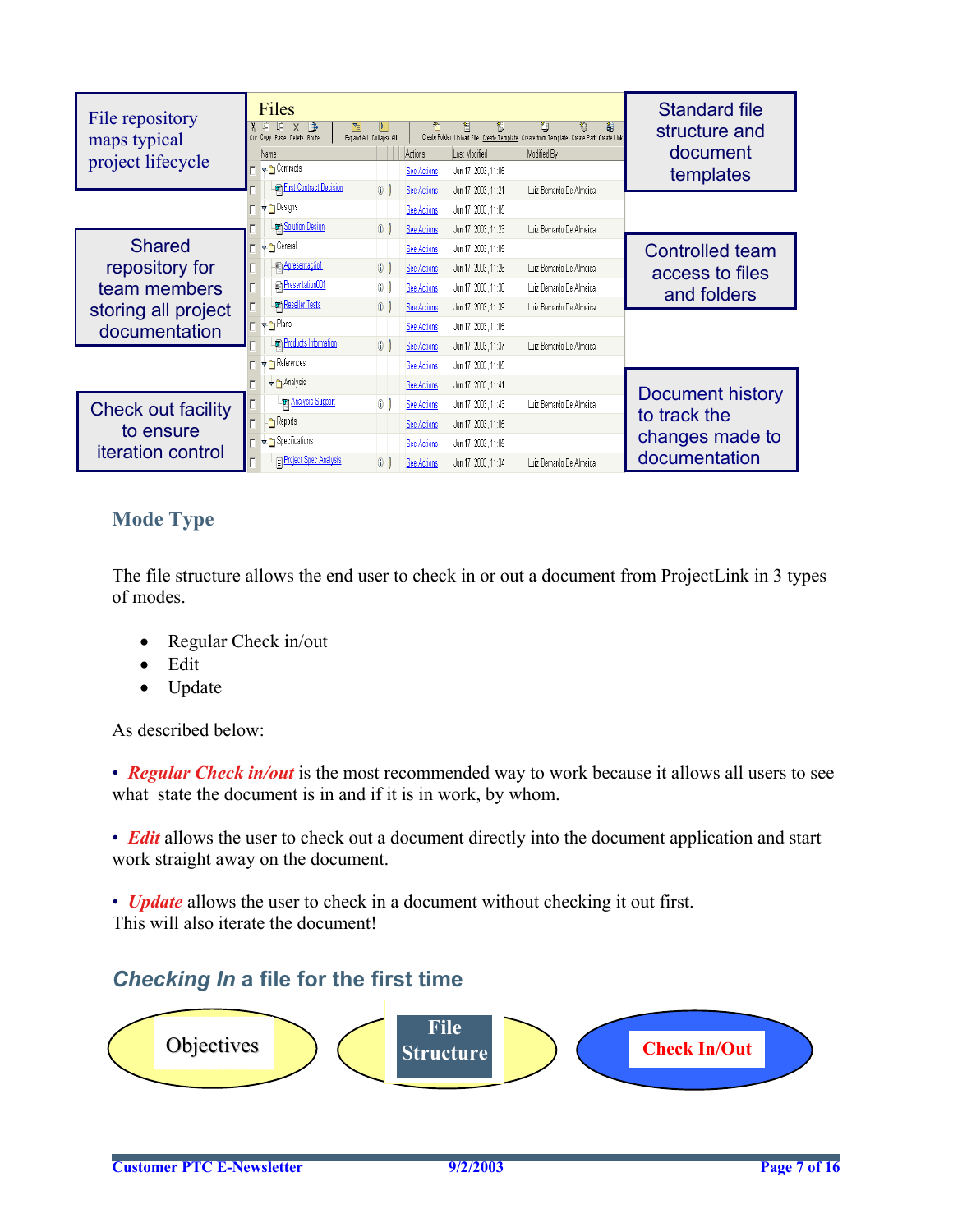| Windchill ProjectLink<br>Home Project<br>Files Team Resources Details Plan Deliverables Tasks Forum Meetings BOM Reports Change Log                                                                                 |                                                                                 |                                                                                                                                                                                                            | Software <b>E</b> E-mail Page<br>Support 2 Learn & |                    |
|---------------------------------------------------------------------------------------------------------------------------------------------------------------------------------------------------------------------|---------------------------------------------------------------------------------|------------------------------------------------------------------------------------------------------------------------------------------------------------------------------------------------------------|----------------------------------------------------|--------------------|
| TX-500 Project 002 See Actions   Switch Projects -<br>The SecondProject Test of the TX-500 Projects series                                                                                                          |                                                                                 |                                                                                                                                                                                                            | State: I<br>Status: ?                              |                    |
| <b>Folders: Folders and Contents</b><br>自<br>ल≡<br>$\sqrt{P}$<br>X<br>主<br>响<br>$\times$<br>Cut Copy Paste Delete Route<br>Expand All Collapse All<br>Name<br>- Designs<br>г<br>General<br>$\Box$<br>Specifications | 料<br>Actions<br><b>See Actions</b><br>See Actions<br>Windchill Pro <b>THE X</b> | Current view: Folders and Contents<br>匍<br>訕<br>皙<br>Create Folder Upload File Create Template Create from Template Create Part Create Link<br>Last Modified<br>Jun 17, 2003, 13:22<br>Jun 17, 2003, 13:22 | $\boxed{\bullet}$ ?<br>畜<br>稻<br>Modified By       |                    |
| $\Box$<br>Files   Team   Resources<br>$\bigcirc$ PTC                                                                                                                                                                | Folder Actions Mer<br>Upload File<br>Create Template                            | Jun 17, 2003, 13:22<br>  Tasks   Forum   Meetings   BOM   Reports   Change Log<br><b>Project</b>                                                                                                           |                                                    | <b>Upload File</b> |
| Powered by Windchill®                                                                                                                                                                                               | Create from Templ<br>Create Link<br>Create Part                                 | vright @ 2001 Parametric Technology Corporation. All Rights Reserved.                                                                                                                                      |                                                    |                    |

- To check in a file for the first time use the "Upload File" option from beside the folder where the document will reside.
- The Upload File icon can also be used. The main difference in using this option is that you must specify the location of where you want the document to reside.

| <b>Upload File</b> |                   |                            |      |                  |        |        |
|--------------------|-------------------|----------------------------|------|------------------|--------|--------|
| <b>Steps</b>       | File:             |                            |      |                  | Browse |        |
| 1. Name            | * Document name:  |                            |      |                  |        |        |
| 2. Modify Access   |                   | Type: General              | ۰    |                  |        |        |
|                    | Description:      |                            |      |                  |        |        |
|                    |                   | Location: Specifications - |      |                  |        |        |
|                    | * Required fields |                            |      |                  |        |        |
|                    |                   |                            | Prev | <b>OK</b><br>New | Apply  | Cancel |

- Browse for the file that will be checked in.
- Specify a name.
- Choose the document Type.
- Choose the location where the document will reside.

| <b>Upload File</b>      |                                                                   |              |         |         |         |  |  |  |  |  |
|-------------------------|-------------------------------------------------------------------|--------------|---------|---------|---------|--|--|--|--|--|
|                         | <u>sla</u><br><b>Set Access Control for Project Spec Analysis</b> |              |         |         |         |  |  |  |  |  |
| <b>Steps</b><br>1. Name | Groups                                                            | Full         | Update  | Read    | None    |  |  |  |  |  |
| 2. Modify Access        | <b>All Members</b>                                                | O            | ⊙       | О       | $\circ$ |  |  |  |  |  |
|                         | <b>Members</b>                                                    | $\circ$      | $\circ$ | $\circ$ | $\odot$ |  |  |  |  |  |
|                         | <b>Project Manager</b>                                            | $\checkmark$ |         |         |         |  |  |  |  |  |
|                         | PTC - Sales and Distribution                                      | $\circ$      | $\circ$ | $\circ$ | $\odot$ |  |  |  |  |  |
|                         | Luiz Bernardo De Almeida                                          | $\checkmark$ |         |         |         |  |  |  |  |  |
|                         |                                                                   |              |         |         |         |  |  |  |  |  |
|                         |                                                                   |              |         |         |         |  |  |  |  |  |
|                         |                                                                   |              |         |         |         |  |  |  |  |  |
|                         | * Required fields                                                 |              |         |         |         |  |  |  |  |  |

• Specify the Access Control for the document.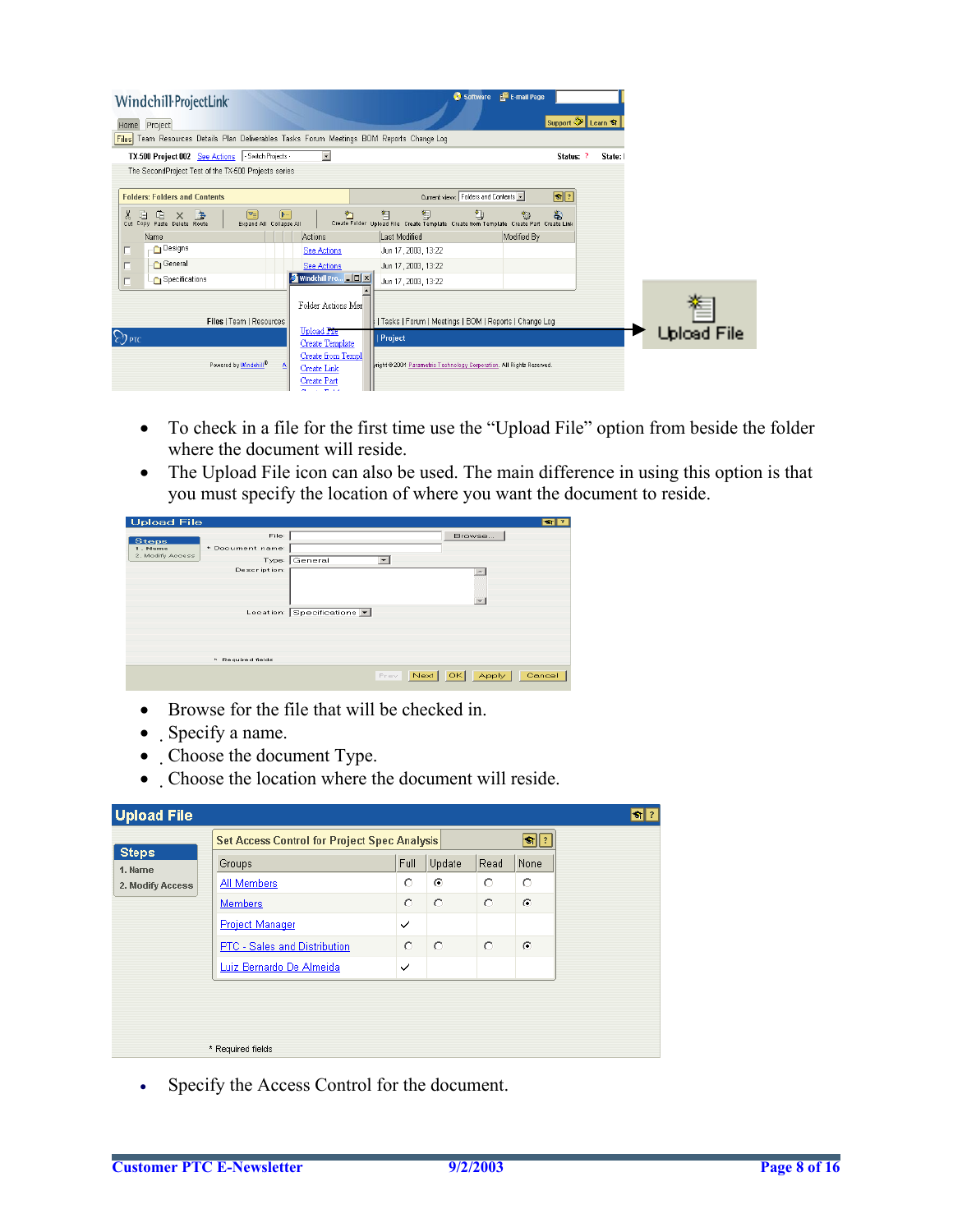# *Checking Out* **Documents**

| Windchill ProjectLink<br>Home Project<br>Files Team Resources Details Plan Deliverables Tasks Forum Meetings BOM Reports Change Log                 |                                                                                                                                    |                                                                                                                                                                            | Software                                 | <b>E</b> E-mail Page<br>Support 2 Learn of |
|-----------------------------------------------------------------------------------------------------------------------------------------------------|------------------------------------------------------------------------------------------------------------------------------------|----------------------------------------------------------------------------------------------------------------------------------------------------------------------------|------------------------------------------|--------------------------------------------|
| TX-500 Project 002 See Actions Switch Projects -<br>The SecondProject Test of the TX-500 Projects series                                            | $\mathbf{r}$                                                                                                                       |                                                                                                                                                                            |                                          | Status: ?<br><b>State</b>                  |
| <b>Enlders: Enlders and Contents</b><br>$\blacktriangledown$<br>X.<br>그리<br>咱<br>$\times$<br>Cut Copy Paste Delete Route<br>Expand All Collapse All | $ D -$                                                                                                                             | Create Folder Upload File Create Template Create from Template Create Part Create Link                                                                                     | Current view: Folders and Contents<br>Ц, | $\Box$ ?<br>参                              |
| Name<br>∩ Designs<br>г<br>∩ General<br>г<br>← Specifications<br>г<br>Project Spec Analysis<br>$\Box$<br>Files   Team   Resou                        | Actions<br><b>See Actions</b><br><b>Windchill Proj HID X</b><br>Document Actions Iv<br>Edit<br>View<br>Details                     | Last Modified<br>Jun 17, 2003, 13:22<br>Jun 17, 2003, 13:22<br>Jun 17, 2003, 13:22<br>Jun 17, 2003, 13:47<br>ables   Tasks   Forum   Meetings   BOM   Reports   Change Log | Modified By<br>Luiz Bernardo De Almeida  |                                            |
| Powered by Windchill <sup>®</sup>                                                                                                                   | Reference<br>Route<br>Set State<br>Subscribe<br>Discuss<br>Check Out<br><b>TIndate</b><br>$\vert \cdot \vert$<br><b>O</b> Internet | lome   Project<br>Copyright @ 2001 Parametric Technology Corporation. All Rights Reserved.                                                                                 |                                          |                                            |

The document will now indicate that it is checked out in 2 different ways.

*First:* A red tick mark beside the document.

| Windchill ProjectLink                                                                            |                    |                                                                                             | <b>E-mail Page</b><br>Software     |                     |  |
|--------------------------------------------------------------------------------------------------|--------------------|---------------------------------------------------------------------------------------------|------------------------------------|---------------------|--|
| Home Project                                                                                     |                    |                                                                                             |                                    | Support 2 Learn S   |  |
| Files Team Resources Details Plan Deliverables Tasks Forum Meetings BOM Reports Change Log       |                    |                                                                                             |                                    |                     |  |
| TX-500 Project 002 See Actions Switch Projects -                                                 |                    |                                                                                             |                                    | State:<br>Status: ? |  |
| The SecondProject Test of the TX-500 Projects series                                             |                    |                                                                                             |                                    |                     |  |
| <b>Folders: Folders and Contents</b>                                                             |                    |                                                                                             | Current view: Folders and Contents | $ S $ ?             |  |
| X.<br>$\times$<br>$\mathbf{H}$<br>啯<br>Copy Paste Delete Route<br>Expand All Collapse All<br>Cut |                    | 袍<br>Create Folder Upload File Create Template Create from Template Create Part Create Link | 御<br>$\pi_{\odot}$                 | 畜                   |  |
| Name                                                                                             | <b>Actions</b>     | Last Modified                                                                               | Modified By                        |                     |  |
| ∩ Designs                                                                                        | <b>See Actions</b> | Jun 17, 2003, 13:22                                                                         |                                    |                     |  |
| <b>General</b>                                                                                   | <b>See Actions</b> | Jun 17, 2003, 13:22                                                                         |                                    |                     |  |
| Specifications<br>П                                                                              | See Actions        | Jun 17, 2003, 13:22                                                                         |                                    |                     |  |
| ×<br><b>Project Spec Analysis</b><br>$\omega$                                                    | See Actions        | Jun 17, 2003, 13:47                                                                         | Luiz Bernardo De Almeida           |                     |  |

*Second:* In your home page under the "My Checked Out Work" section the checked out document will show up.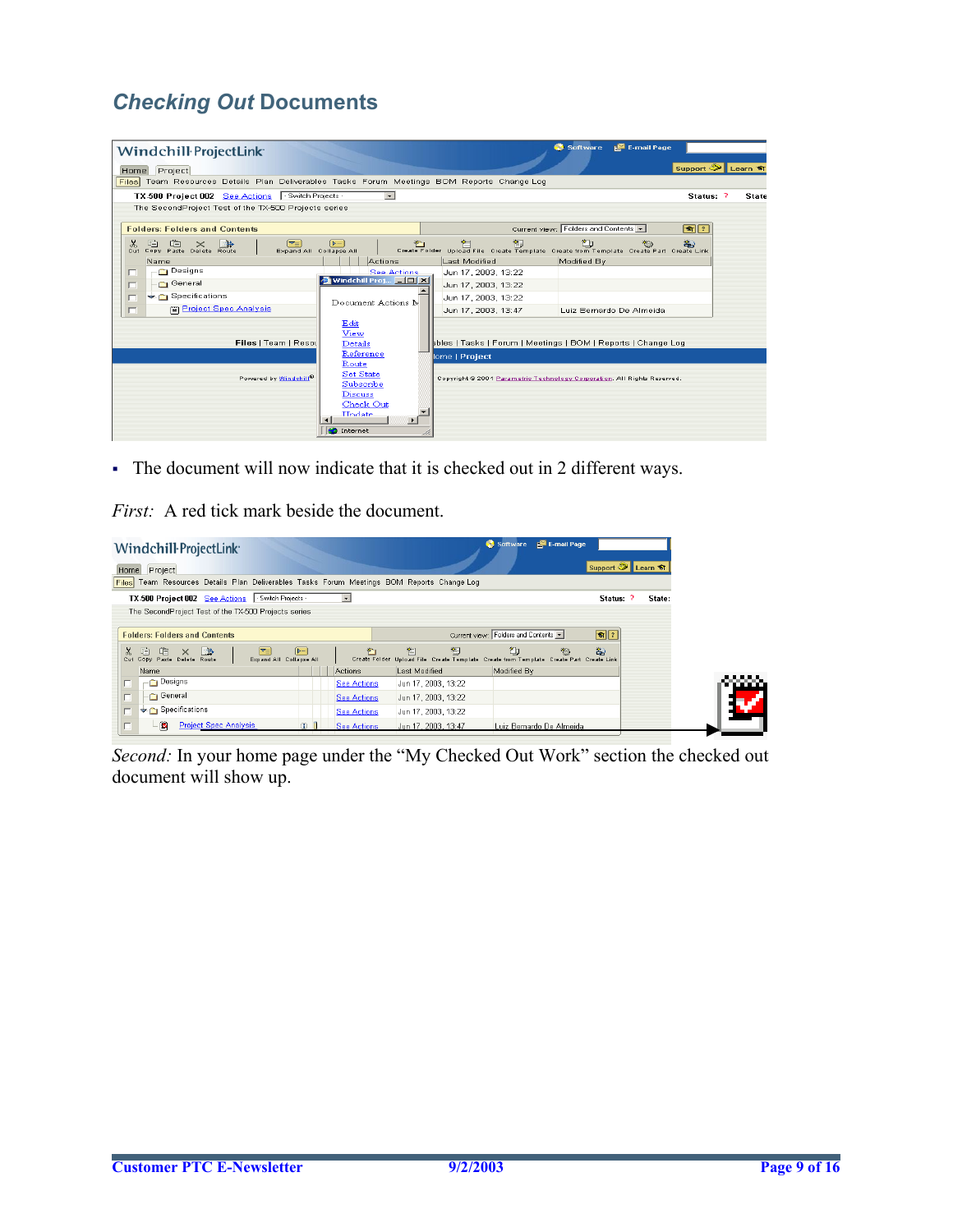| Windchill ProjectLink                                                                                                     |                                   |         |                                                                       |                                    |                                                                                                                                             |                              | Software  |              | E-mail Page                         |                                |                     |
|---------------------------------------------------------------------------------------------------------------------------|-----------------------------------|---------|-----------------------------------------------------------------------|------------------------------------|---------------------------------------------------------------------------------------------------------------------------------------------|------------------------------|-----------|--------------|-------------------------------------|--------------------------------|---------------------|
| Home Project                                                                                                              |                                   |         |                                                                       |                                    |                                                                                                                                             |                              |           |              |                                     | Support 2 Learn St             |                     |
| My Projects My Tasks My Meetings My Deliverables My Notebook My Subscriptions My Reports My Change Log My Profile Library |                                   |         |                                                                       |                                    |                                                                                                                                             |                              |           |              |                                     |                                |                     |
|                                                                                                                           |                                   |         |                                                                       |                                    |                                                                                                                                             |                              |           |              |                                     |                                |                     |
| Welcome to Windchill ProjectLink, Luiz Bernardo De Almeida                                                                |                                   |         |                                                                       |                                    |                                                                                                                                             |                              |           |              |                                     | Last Login: Jun 17, 2003, 13:4 |                     |
| <b>My Projects</b>                                                                                                        |                                   |         |                                                                       |                                    |                                                                                                                                             |                              |           |              | Current view: All Projects by State |                                | $\vert \cdot \vert$ |
| $*_{\cap}$<br><b>Create Project</b>                                                                                       |                                   |         |                                                                       |                                    |                                                                                                                                             |                              |           |              |                                     |                                |                     |
| Name                                                                                                                      | Actions                           | Creator |                                                                       |                                    | Host                                                                                                                                        |                              | Category  | Phase State≜ |                                     | Status                         | Done Last M         |
| LuizTest                                                                                                                  |                                   |         | See Actions   Luiz Bernardo De Almeida   PTC - Sales and Distribution |                                    |                                                                                                                                             |                              | General   |              | Kickoff Cancelled                   | 2                              | 0% Jan 29           |
| ProjectLink Overview                                                                                                      |                                   |         | See Actions   Giancarlo Comini                                        |                                    | PTC - Sales and Distribution                                                                                                                |                              | General   |              | Kickoff Cancelled                   | P.                             | 0% Jan 16           |
| <b>Embraer Proposal</b>                                                                                                   | See Actions Fred Smith            |         |                                                                       |                                    |                                                                                                                                             | PTC - Sales and Distribution |           |              | Kickoff Completed                   | P.                             | 0% Aug 17           |
| Wildfire Sneak Peek                                                                                                       |                                   |         | See Actions   Scott E Morris                                          |                                    | PTC - Sales and Distribution                                                                                                                |                              | General   |              | Kickoff Completed                   | P.                             | 0% Feb 18           |
| Embracop                                                                                                                  |                                   |         |                                                                       |                                    | See Actions   Luiz Bernardo De Almeida   PTC - Sales and Distribution                                                                       |                              | General   |              | Kickoff Defined                     | P.                             | 0% Mar 14           |
| <b>TX-500 Projext 001</b>                                                                                                 |                                   |         |                                                                       |                                    | See Actions Luiz Bernardo De Almeida PTC - Sales and Distribution                                                                           |                              | Marketing |              | Kickoff Defined                     | 50<br>0                        | 0% Jun 17           |
| TX-500 Project                                                                                                            |                                   |         |                                                                       |                                    | See Actions   Luiz Bernardo De Almeida   PTC - Sales and Distribution                                                                       |                              | General   |              | Kickoff Running                     | 000                            | 0% Jun 1            |
| TX-500 Project 002                                                                                                        |                                   |         |                                                                       |                                    | See Actions Luiz Bernardo De Almeida PTC - Sales and Distribution                                                                           |                              | General   |              | Kickoff Running                     | P.                             | 0% Jun 1            |
| <b>My Checked Out Work</b>                                                                                                |                                   |         |                                                                       |                                    |                                                                                                                                             |                              |           | $\vert$ ?    |                                     |                                |                     |
|                                                                                                                           |                                   |         |                                                                       |                                    |                                                                                                                                             |                              |           |              |                                     |                                |                     |
| Name                                                                                                                      | Actions                           |         | Last Modified                                                         |                                    | Modified By                                                                                                                                 | Project                      |           |              |                                     |                                |                     |
| 闦                                                                                                                         |                                   |         |                                                                       |                                    | Project Spec Analysis (3)   See Actions Jun 17, 2003, 13:52 Luiz Bernardo De Almeida   TX-500 Project 002                                   |                              |           |              |                                     |                                |                     |
|                                                                                                                           |                                   |         |                                                                       |                                    |                                                                                                                                             |                              |           |              |                                     |                                |                     |
|                                                                                                                           |                                   |         |                                                                       |                                    | My Projects   My Tasks   My Meetings   My Deliverables   My Notebook   My Subscriptions   My Reports   My Change Log   My Profile   Library |                              |           |              |                                     |                                |                     |
| $\mathcal{D}_{\text{PTC}}$                                                                                                |                                   |         |                                                                       |                                    | <b>Home   Project</b>                                                                                                                       |                              |           |              |                                     |                                |                     |
|                                                                                                                           |                                   |         |                                                                       |                                    |                                                                                                                                             |                              |           |              |                                     |                                |                     |
|                                                                                                                           | Powered by Windchill <sup>®</sup> |         |                                                                       | <b>About Windchill ProjectLink</b> | Copyright @ 2001 Parametric Technology Corporation. All Rights Reserved.                                                                    |                              |           |              |                                     |                                |                     |
|                                                                                                                           |                                   |         |                                                                       |                                    |                                                                                                                                             |                              |           |              |                                     |                                |                     |

- A document can only be modified by one user at a time.
- Users can see who is working on the document by entering the details page of the document and having a look at the Status. If we make a mistake during

| <b>Project Spec Analysis</b> See Actions |                                                         | the check out process, we can<br>use the command <b>Undo</b> |
|------------------------------------------|---------------------------------------------------------|--------------------------------------------------------------|
| <b>Description:</b> Txt File             |                                                         | <b>Checkout to undo it</b>                                   |
| Folder location: /Specifications         |                                                         |                                                              |
|                                          | State: In Work Completed Cancelled                      |                                                              |
|                                          | File name: Project Spec Analysis .txt Format: Text File | Deliverables:                                                |
| File size: $0.0$ KB                      |                                                         | <b>Type:</b> General                                         |
| <b>Iteration: 3</b>                      |                                                         | <b>Status:</b> Checked out by Luiz Bernardo De Almeida       |

## **Editing a Document**

|      | My Checked Out Work |  |         |               |                                                                                                         |         |
|------|---------------------|--|---------|---------------|---------------------------------------------------------------------------------------------------------|---------|
| Name |                     |  | Actions | Last Modified | Modified By                                                                                             | Project |
| ß    |                     |  |         |               | Project Spec Analysis 1   See Actions Jun 17, 2003, 14:46 Luiz Bernardo De Almeida   TX-500 Project 002 |         |

- Click the See Actions link to open the Document Actions Menu.
- Modify the document and save it with a new name.

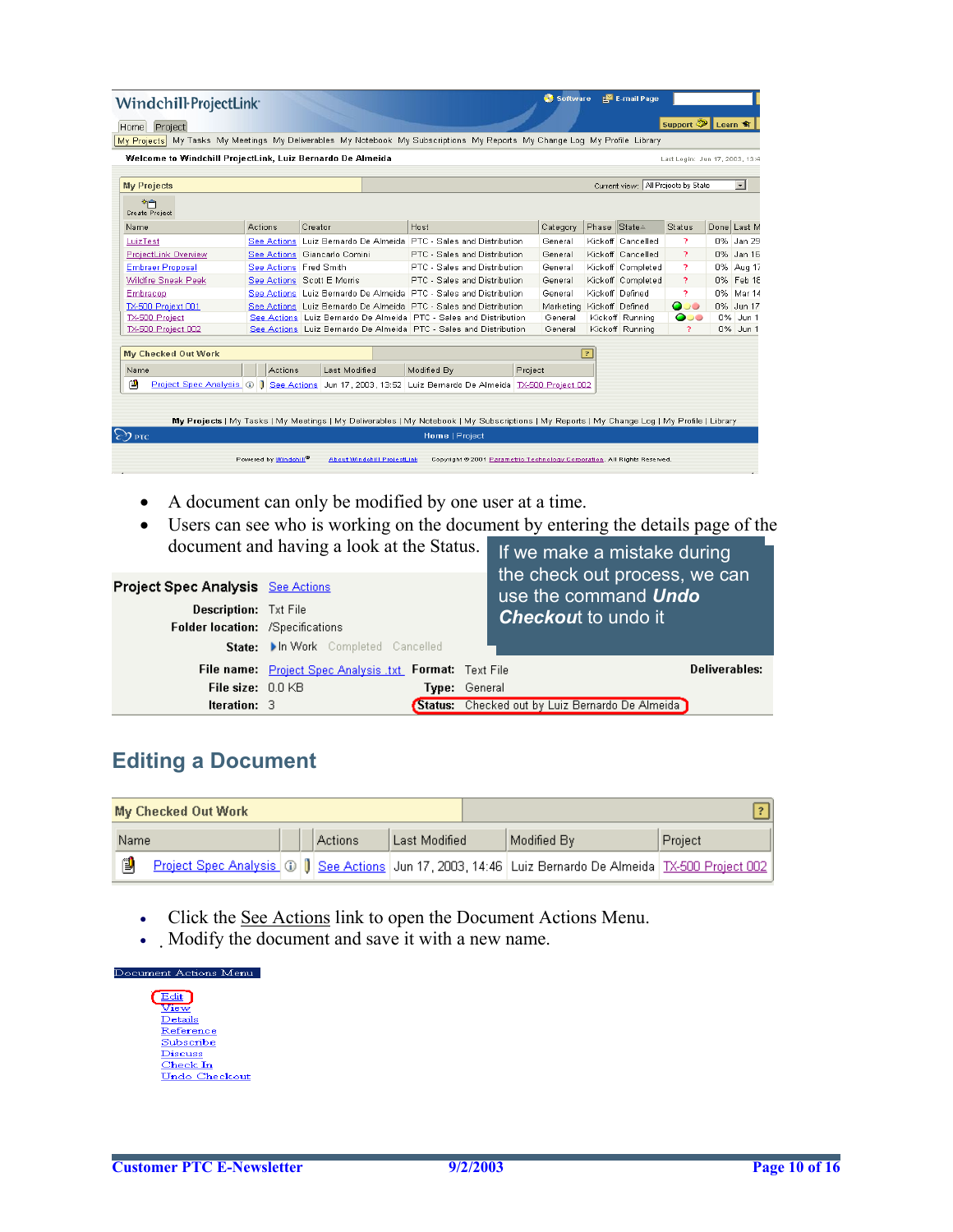# *Checking in* **a document**



- Choose the "Check In" option from the drop down list.
- Browse for the newly saved document.
- Click "OK".

| Check In           |              |
|--------------------|--------------|
| Check in: commands |              |
| File to Upload:    | Browse       |
| Comments:          |              |
| * Required fields  |              |
|                    | Cancel<br>OK |

# **Document Iterations**

| Windchill-ProjectLink                     |                                                                                            |                          |                    |             |                                                                        | Software | E-mail Page                |                 |            |
|-------------------------------------------|--------------------------------------------------------------------------------------------|--------------------------|--------------------|-------------|------------------------------------------------------------------------|----------|----------------------------|-----------------|------------|
| Home Project                              |                                                                                            |                          |                    |             |                                                                        |          |                            | Support 2 Learn |            |
|                                           | Files Team Resources Details Plan Deliverables Tasks Forum Meetings BOM Reports Change Log |                          |                    |             |                                                                        |          |                            |                 |            |
|                                           | TX-500 Project 002 See Actions   Switch Projects -                                         |                          | $\vert$            |             |                                                                        |          |                            | Status: ?       | <b>Sta</b> |
|                                           | The SecondProject Test of the TX-500 Projects series                                       |                          |                    |             |                                                                        |          |                            |                 |            |
| <b>Project Spec Analysis</b> See Actions  |                                                                                            |                          |                    |             |                                                                        |          |                            |                 |            |
|                                           | <b>Description: Txt File</b>                                                               |                          |                    |             |                                                                        |          |                            |                 |            |
|                                           | Folder location: /Specifications                                                           |                          |                    |             |                                                                        |          |                            |                 |            |
|                                           | State: In Work Completed Cancelled                                                         |                          |                    |             |                                                                        |          |                            |                 |            |
|                                           | File name: Project Spec Analysis txt Format: Text File                                     |                          |                    |             | Deliverables:                                                          |          |                            |                 |            |
|                                           | File size: 2.55 KB                                                                         |                          | Type: General      |             |                                                                        |          |                            |                 |            |
| Iteration: 5                              |                                                                                            |                          | Status: Checked in |             |                                                                        |          |                            |                 |            |
| <b>Change History</b>                     |                                                                                            |                          |                    |             |                                                                        |          | $\left  \bullet \right $ ? |                 |            |
| Name                                      | Note                                                                                       | <b>Iteration</b> Actions |                    | <b>Size</b> | Last Modified                                                          | User     |                            |                 |            |
| <b>E</b> Project Spec Analysis            |                                                                                            | 5                        |                    |             | See Actions 2.55 KB Jun 17, 2003, 16:41 Luiz Bernardo De Almeida       |          |                            |                 |            |
|                                           | EProject Spec Analysis A great quantity of changes 4                                       |                          |                    |             | View Details 2.55 KB Jun 17, 2003, 14:45 Luiz Bernardo De Almeida      |          |                            |                 |            |
| EProject Spec Analysis Third time         |                                                                                            | з                        |                    |             | View Details   0.0 KB   Jun 17, 2003, 14:24   Luiz Bernardo De Almeida |          |                            |                 |            |
| EProject Spec Analysis First Modification |                                                                                            | $\overline{\phantom{a}}$ |                    |             | View Details 0.0 KB Jun 17, 2003, 14:21 Luiz Bernardo De Almeida       |          |                            |                 |            |
|                                           |                                                                                            |                          |                    |             |                                                                        |          |                            |                 |            |

 Click on the details page for the document and the "Change History" section will show a list of the iterations of the document.

#### **Editing a document**

If you need to download the file to work on it, instead of checking it out, you can use the Edit command.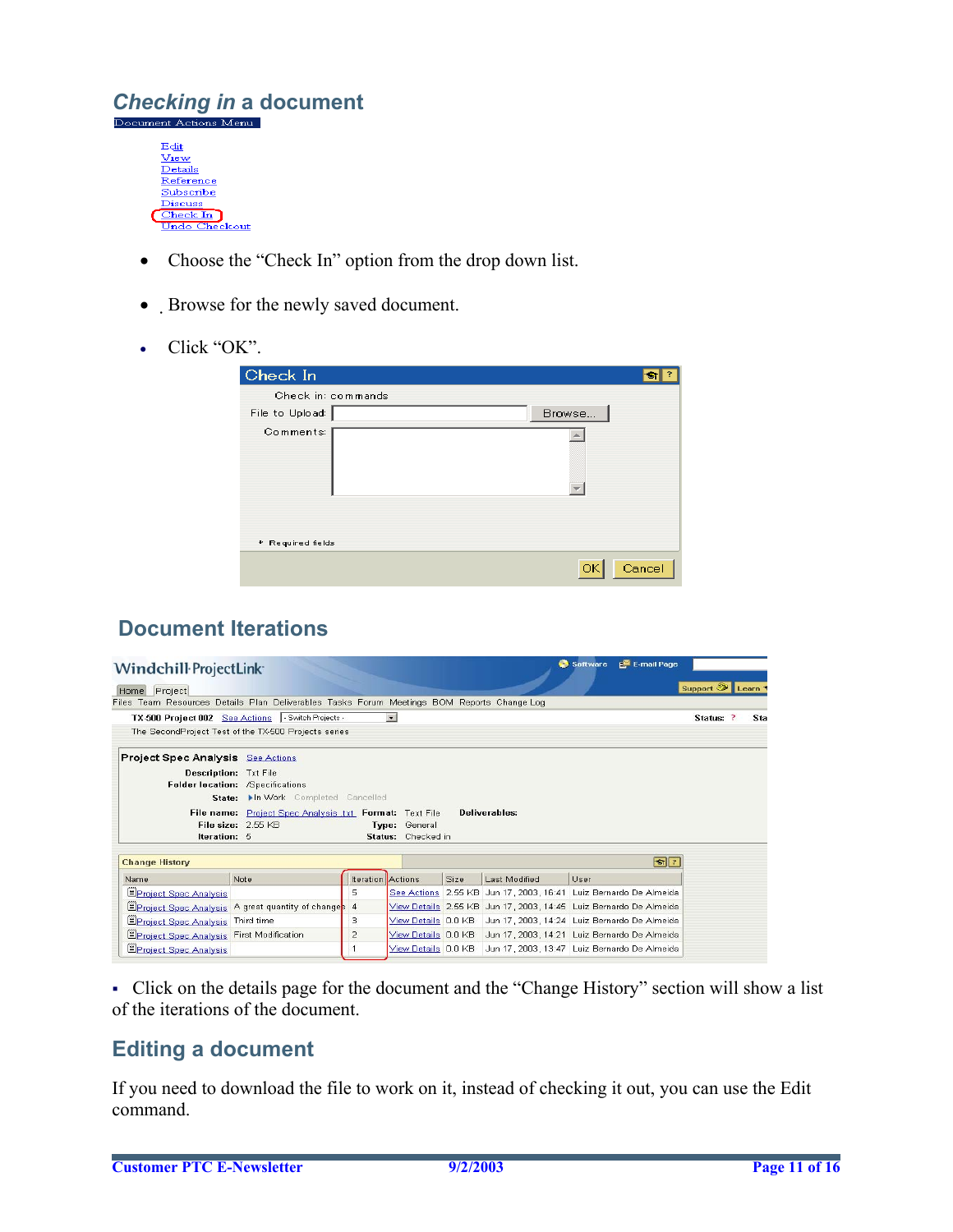• Edit will check out the document and download its contents

To Edit Documents:

- Locate the Document
- Select Edit (or click the edit icon  $\|$ )
- ProjectLink will check out and download the document for you to modify it.
- Modify and save it with your modifications.

## **Updating Details - Documents**

#### *How can we update a document name?*

On the Project Tab select File

| Windchill ProjectLink                                                                                      | Software <b>EM</b> E-mail Page |
|------------------------------------------------------------------------------------------------------------|--------------------------------|
| Home Project<br>Files Team Resources Details Plan Deliverables Tasks Forum Meetings BOM Reports Change Log | Support 2 Learn 1              |
| TX-500 Project 002 See Actions - Switch Projects -                                                         | Sta<br>Status:                 |

To the right of the document (Project Spec Analysis), click See Actions link, and click Update link from the Document Action Menu.

| Windchill ProjectLink                                                                                          |                                       | Software                                                                                         | E-mail Page                            |
|----------------------------------------------------------------------------------------------------------------|---------------------------------------|--------------------------------------------------------------------------------------------------|----------------------------------------|
| Home Project                                                                                                   |                                       |                                                                                                  | Support $\bigotimes$ Learn $\triangle$ |
| Files Team Resources Details Plan Deliverables Tasks Forum Meetings BOM Reports Change Log                     |                                       |                                                                                                  |                                        |
| TX-500 Project 002 See Actions - Switch Projects -                                                             | $\overline{\phantom{a}}$              |                                                                                                  | Status: ?<br>Stat                      |
| The SecondProject Test of the TX-500 Projects series                                                           |                                       |                                                                                                  |                                        |
|                                                                                                                |                                       |                                                                                                  |                                        |
| <b>Folders: Folders and Contents</b>                                                                           |                                       | Current view; Folders and Contents -                                                             | $\lceil \bullet \rceil$ ? $\lceil$     |
| X.<br>∫≂≘<br>上手<br>$ D -$<br>G<br>一书<br>$\mathbb{X}$<br>Cut Copy Paste Delete Route<br>Expand All Collapse All | 举                                     | 如<br>相<br>Create Folder Upload File Create Template Create from Template Create Part Create Link | 畜<br>*83                               |
| Name                                                                                                           | Windchill ProjectLi <b>THE</b>        | Modified By                                                                                      |                                        |
| ra Designs<br>$\Box$                                                                                           |                                       | 13:22                                                                                            |                                        |
| General<br>$\Box$                                                                                              | Document Actions Menu                 | 13:22                                                                                            |                                        |
| → Specifications<br>г                                                                                          |                                       | 13:22                                                                                            |                                        |
| Project Spec Analysis<br>Ð<br>$\overline{v}$<br>$\odot$                                                        | Edit<br>View                          | 16:41                                                                                            | Luiz Bernardo De Almeida               |
|                                                                                                                | Details                               |                                                                                                  |                                        |
|                                                                                                                | Reference                             |                                                                                                  |                                        |
| Files   Team   Resources   Deta                                                                                | Route                                 | orum   Meetings   BOM   Reports   Change Log                                                     |                                        |
| $\overline{\text{C}}$ ptc.                                                                                     | Set State                             |                                                                                                  |                                        |
|                                                                                                                | Subscribe                             |                                                                                                  |                                        |
| Powered by Windohill <sup>0</sup><br>About Wi                                                                  | Discuss                               | Parametric Technology Corporation. All Rights Reserved.                                          |                                        |
|                                                                                                                | Check Out                             |                                                                                                  |                                        |
|                                                                                                                | Update"<br><b>Alexander Charles A</b> |                                                                                                  |                                        |
|                                                                                                                |                                       |                                                                                                  |                                        |

- Update the Name
- Click ok button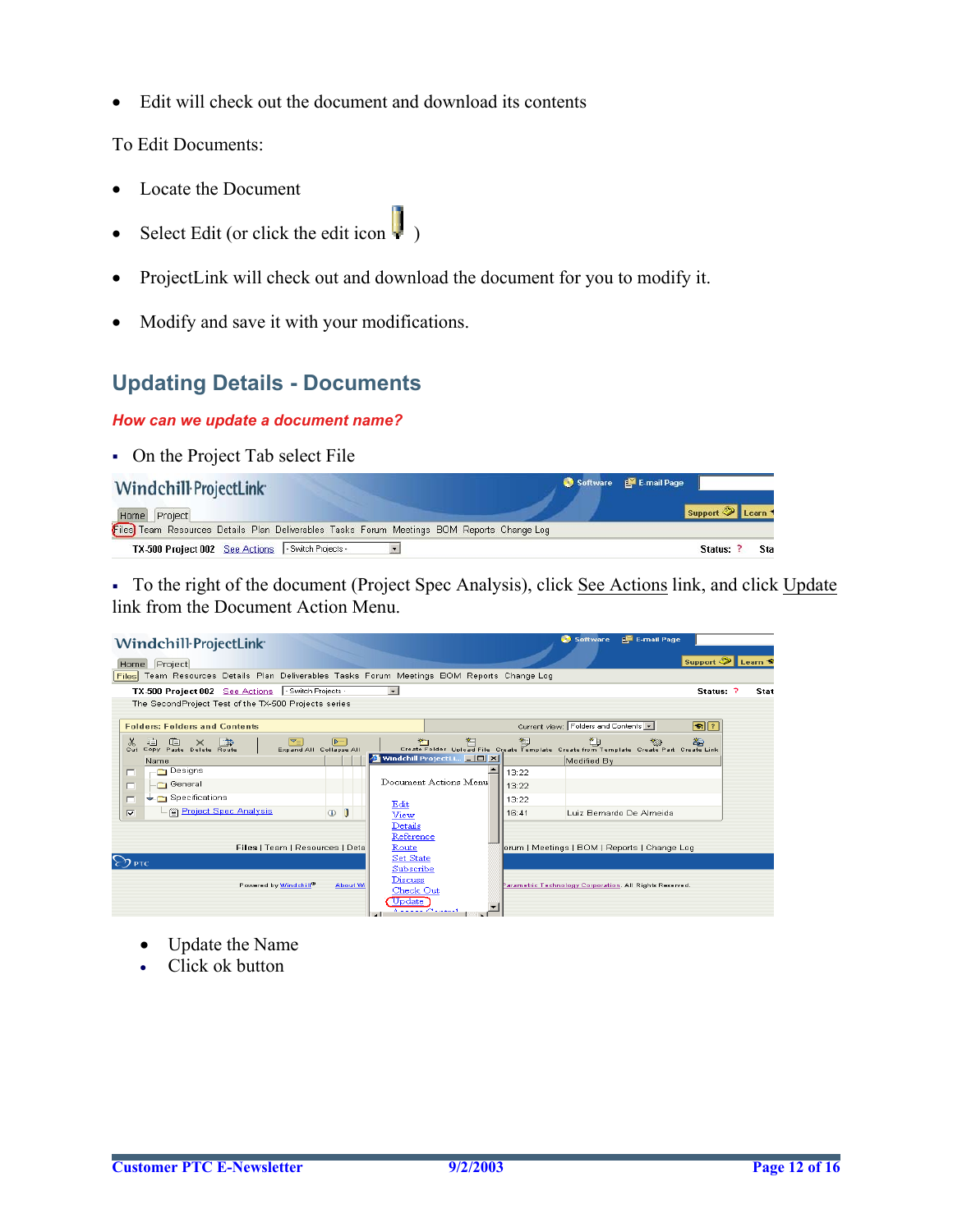| <b>Update Document</b> |                                        |        |        |
|------------------------|----------------------------------------|--------|--------|
| File:                  |                                        | Browse |        |
|                        | * Document name: Project Spec Analysis |        |        |
|                        | Type: General                          |        |        |
| Description: Txt File  |                                        |        |        |
| * Required fields      |                                        |        |        |
|                        |                                        |        | Cancel |

# **Creating a Document from a template**

#### *How can we create a document from a template?*

- On the Project Tab select Files
- Click on the **"Create from Template"** option.

| Windchill ProjectLink                                                                         |                                    |                                                                                                                  | Software E E-mail Page             |
|-----------------------------------------------------------------------------------------------|------------------------------------|------------------------------------------------------------------------------------------------------------------|------------------------------------|
| Home Project                                                                                  |                                    |                                                                                                                  | Support 2 Learn 1                  |
| Files Team Resources Details Plan Deliverables Tasks Forum Meetings BOM Reports Change Log    |                                    |                                                                                                                  |                                    |
| - Switch Projects -<br>TX-500 Project 002 See Actions                                         | $\bullet$                          |                                                                                                                  | Status: ?<br>Sta                   |
| The SecondProject Test of the TX-500 Projects series                                          |                                    |                                                                                                                  |                                    |
| <b>Folders: Folders and Contents</b>                                                          |                                    | Current view: Folders and Contents                                                                               | $\lceil \bullet \rceil$ ? $\lceil$ |
| X,<br>自<br>▼≡<br>咱<br>$\times$<br>书<br>Cut Copy Paste Delete Route<br>Expand All Collapse All | $\mathsf{D}-$                      | 作日<br>皙<br>裪<br>Create Folder Upload File Create Template Create from Template Create Part Create Link           | 畜<br>裕                             |
| Name                                                                                          | Actions                            | Modified By<br>Last Modified                                                                                     |                                    |
| in Designs<br>п                                                                               | <b>See Actions</b>                 | Jun 17, 2003, 13:22                                                                                              |                                    |
| General<br>$\Box$                                                                             | <b>See Actions</b>                 | Jun 17, 2003, 13:22                                                                                              |                                    |
| $\bigstar$ Specifications<br>$\Box$                                                           | <b>See Actions</b>                 | Jun 17, 2003, 13:22                                                                                              |                                    |
| Project Spec Analysis<br>$\Box$                                                               | $\circ$ $\circ$<br>See Actions     | Jun 17, 2003, 16:41                                                                                              | Luiz Bernardo De Almeida           |
|                                                                                               |                                    |                                                                                                                  |                                    |
|                                                                                               |                                    |                                                                                                                  |                                    |
|                                                                                               |                                    | Files   Team   Resources   Details   Plan   Deliverables   Tasks   Forum   Meetings   BOM   Reports   Change Log |                                    |
| $\epsilon$ ?) ptc                                                                             |                                    | Home   Project                                                                                                   |                                    |
| Powered by Windchill <sup>®</sup>                                                             | <b>About Windchill ProjectLink</b> | Copyright @ 2001 Parametric Technology Corporation. All Rights Reserved.                                         |                                    |

#### **Or**

• Choose "Create from Template" form the **icon** above it.



Choose the Template from the drop down list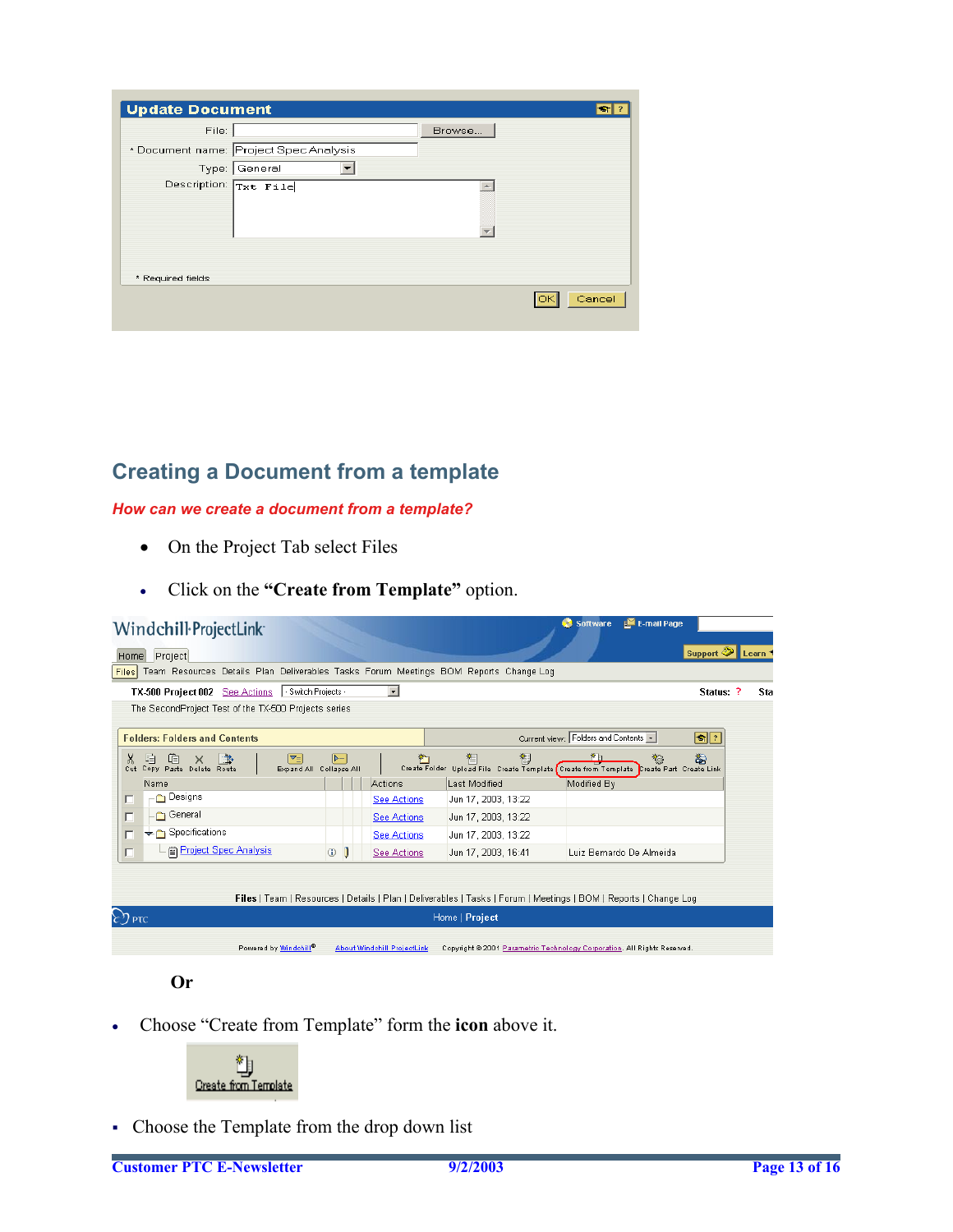- Fill in document name
- Fill in Description
- Choose Location from drop down list
- Click "Next" to specify Access Control

|                                             | <b>Create Document from Template</b> |                                                                              | ওা?                           |  |
|---------------------------------------------|--------------------------------------|------------------------------------------------------------------------------|-------------------------------|--|
| <b>Steps</b><br>1. Name<br>2. Modify Access | * Document name:                     | Template: Aqenda Template<br>Description: Sample agenda document<br>template |                               |  |
|                                             | Location:<br>* Required fields       | ٠                                                                            |                               |  |
|                                             |                                      | Prev                                                                         | Cancel<br>Apply<br>Next<br>ОΚ |  |

**Hot tip:** if you are using Windows Explorer, and your browser open the file that you are trying to check out, this can be reset on your Windows explorer under the Folder Options Menu at File Types, then " Confirm open after Download" setting (under Advanced button), after that check the box that it will be displayed for the desired particular file.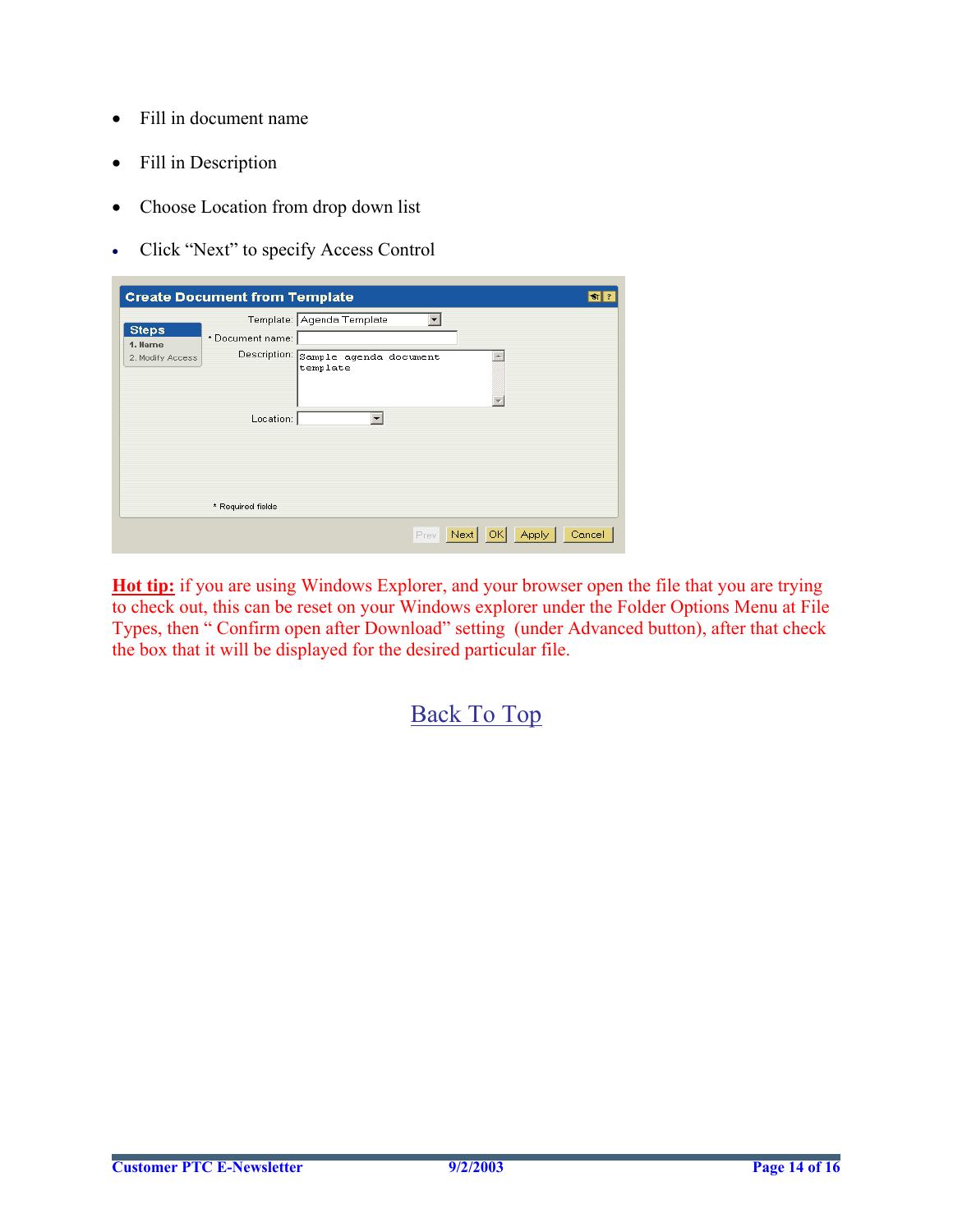## **Announcements**

#### <span id="page-14-0"></span>Special Hardware offers for customers updating to Pro/ENGINEER Wildfire

[http://www.ptc.com/partners/hardware/current/wildfire\\_tlo.htm](http://www.ptc.com/partners/hardware/current/wildfire_tlo.htm)  <http://www.3dlabs.com/PTC/>

PTC Sponsored Events

Click below to see PTC sponsored events:

<http://www.ptc.com/company/news/events/index.htm>

Thinking About Pro/ENGINEER Wildfire? Check this out.



<http://www.ptc.com/go/engineering/index.htm>

#### **E-PROFILES IS HERE!!**

We have been eagerly anticipating the debut of the new electronic version of Profiles Magazine and now it is here! This new web site will supplement the print edition of the magazine and will provide new useful features not feasible with paper media. e-Profiles will provide you with 24x7, worldwide access to key information previously available exclusively in the print version. "Tips & Tricks," a popular feature pioneered by Pro/USER, has also moved to the web and will be expanded as the site matures. Future plans include several foreign-language editions of Profiles for our many international readers. Currently, Profiles is printed in English and Japanese.

Please take a few minutes to check out this new web site. We don't think you will be disappointed.

<http://profilesmagazine.com/>